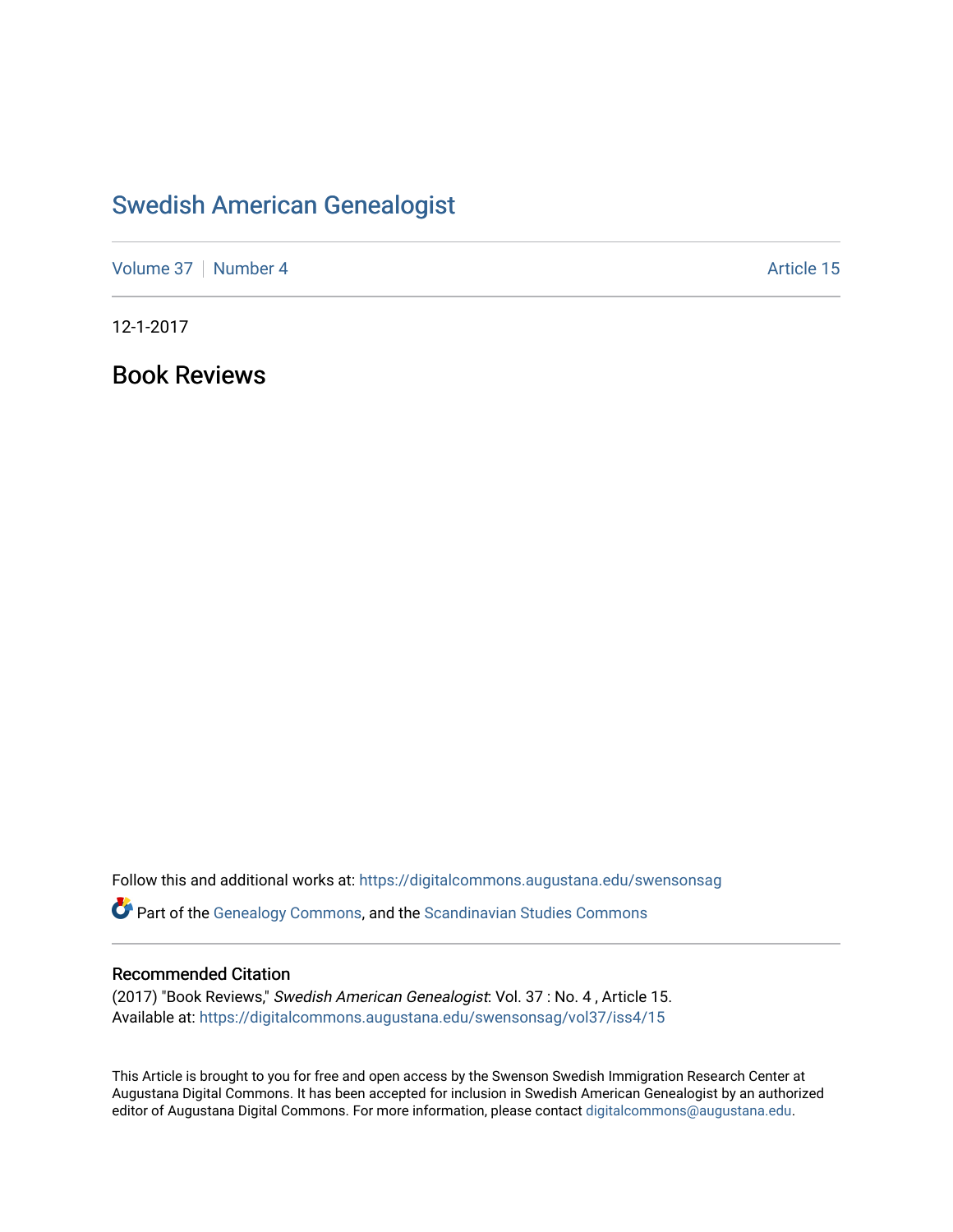

## Fascinating immigration research

*Årsskrift 2017* (Yearbook 2017) published by*Vimmerby Stadsmuseum Näktergalen.)* In Swedish. (Cultural History Museum in the middle of Vimmerby. The museum is housed in an early 18th century building with original and typical Baroque paintings on the ceilings and walls).

A family story of the highest literary level has been published in the Vimmerby City Museum's *Näktergalen* annual yearbook for 2017: *The Great Vessel. The Story of Relatives' Life Travels in Småland and North America*." Per Helge is an experienced writer capable of putting literary, even poetic, wings on historical source material. Relatives in immigrants' tracks can hardly find anything more exciting and easy to read!

Based on his own roots in Locknevi, a few miles northwest of Vimmerby, Helge begins to follow the traces of the brothers Emanuel and August Johansson's emigration in 1886 and 1888, respectively, from

**SALE!** *Swedish Voters in Chicago 1888* By Nils William Olsson 302 pages of Swedes, comments, and indexes. **\$5 + \$5 S&H** Contact Jill Seaholm at <jillseaholm@augustana.edu>

# Book Reviews

*Here you will find information about interesting books on the immigration experience, genealogical manuals, books on Swedish customs, and much more. We welcome contacts with SAG readers, suggestions on books to review perhaps. If you want to review a book yourself, please contact the SAG Editor, at <sag@etgenealogy.se> so we know what you are working on.*

the village of Rangelbo. They traveled with their wives Lena and Christina and their children, a total of twelve youngsters. The family tree that dug its roots in America gained a new boost between 1900 and 1905 when stay-at-home brother Adolf's children Johan, Anna, and Emil traveled to Illinois and the "Swedish" city of Chicago. With the help of all the computerized tools currently available, and not least several transatlantic research journeys and contacts with more or less engaged American relatives, Helge has unraveled countless hidden threads for what has otherwise remained *The unknown family*.

Interestingly, but not uncommonly, the family migration pioneer Emanuel had lived in America between 1869 and 1874, thus using his experience in the final emigration decision from the poor agricultural existence in northeastern Småland. Nevertheless, Emanuel's family ended up in one of our emigration's most notorious places, Swede Hollow, around a brook leading to the Mississippi River on the outskirts of St Paul, MN. Here there was permanent misery for immigrants from different countries, but the Swedes just this time were sufficiently many to name the gorge in the steep hill below the railroad, the large brewery, and other industries that demanded cheap labor. Like so many other busy people, Swede Hollow was only a rest stop, in the case of Emanuel and Lena, on the way to the new development at Rush City in Karl Oskar and Kristina's and countless other *smålänningar's* Chisago County. A plat book reveals where they registered their farm shortly after arriving in late 1887. When August arrived with his family a year later, he acquired farmland in the same area, only the country road lay between the brothers' properties. The now reunited families counted eleven children in addition to their parents. Two of August and Christina's children had died during

the trip. In the emerging "Swedish" countryside it was easy to grow roots. Emanuel's property came to 420 acres or four times more than Rangelbo's homestead. At least six of the brothers' sons obtained their own farms, and most daughters married farmers. At the same time, the contacts with the homeland were weakened. When Helge visited the Calvary Church cemetery, many of the pioneers were forgotten and several tombs covered with weeds of oblivion.

While the story of Emanuel and August for the readers recalls The Karl Oskar Story and reveals a typical social pattern, for the later immigration in the research of the emigrating children of the stay-at-home brother Adolf shows a different pattern. Here the farm life is overshadowed by the city, industry, railways, forests, and Canada. Siblings Johan (John), Anna, and Emil Adolfsson endured longer or shorter periods in the foremost "Swedish" city. Here they established themselves in Chicago's typical professions. John and Emil are recorded as carpenters in the 1910 census, while Anna becomes one of the city's countless "Swedish maids." She marries a countryman, has children, and stays for the rest of her life in the big "Swedish" city.

The brothers, on the other hand, went on to forestry and railroad work in Canada; in Emil's case also as a farmhand on a farm in an Indian reserve north of Butte, MT. In most of John and Emil's places, Helge has been digging out documents and people that could tell stories. Thus he has clarified how it came that both John and Emil were enlisted as soldiers in World War I. John listened to the British call during his time as a forest worker in British Columbia. This was his bad luck – in the fall of 1916 he was killed in the huge battle of the Somme in France. A year later, when the United States entered the war, Emil accepted Uncle Sam's call, but was lucky enough nevernever to have to ship to Europe. Yet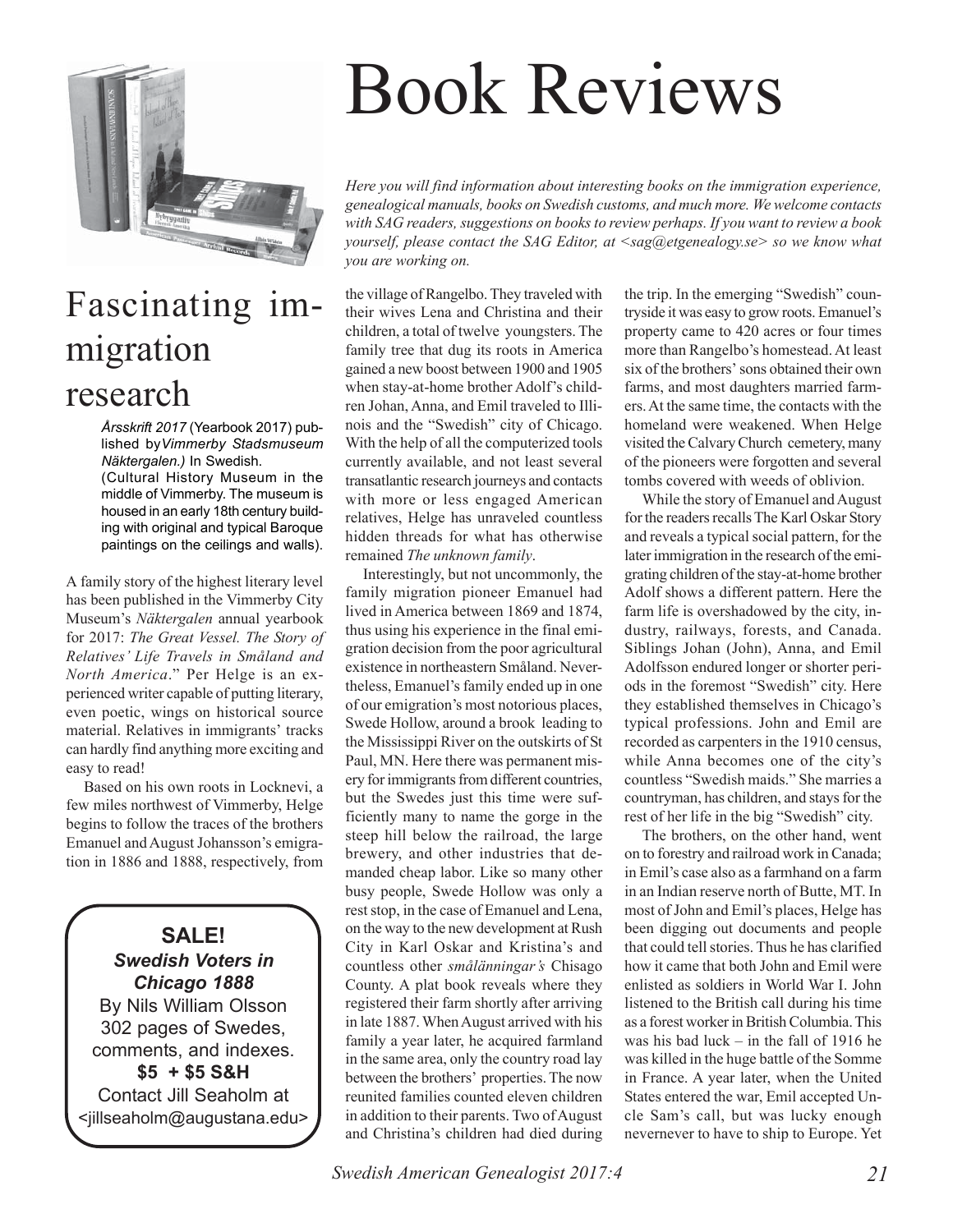

he was considered a war veteran.

During the remainder of his life, he seems to have worked for different hospitals in Minneapolis – according to a census assignment as an elevator attendant – until his death in 1962. The sister Anna in Chicago became the lifeline for the loner, with the exchange of letters weekly. The contacts with the home country were sporadic, and no home trip was ever made.

The only one of the four siblings who did not emigrate was to become Per Helge's paternal grandmother and thus the starting point and end of transatlantic genealogy. Elin Sigfrida Adolfsdotter, born in Elsebjörke, Locknevi, in 1879, can thus be regarded as the muse behind this brilliant family chronicle. Too bad that the author did not illustrate the story with the wealth of photographs he discovered during his extensive research.

*Ulf Beijbom*



*Author Per Helge and his newly found 3rd cousin in Swede Hollow.*

### **Editor's note:**

Emanuel and August were sons of farmer Johan Michael Carlsson and his wife Maja Stina Johansdotter in Rangelbo.

Their brother Fredrik *Adolf* Johansson, farmer at Elsebjörke and Hällerum, both in Locknevi, and his wife Anna Lovisa Nilsdotter were the parents of John, Anna, and Emil.

# Book Reviews

Memories from Sweden, Brooklyn and other places

> *Across the Brooklyn Bridge*, by John Eric Lundin, CreateSpace Independent Publishing Platform, North Charleston, SC 2017. Paperback: 490 pages. ISBN-13: 978-1537308869. Amazon.com.

*Across the Brooklyn Bridge* does not begin in the United States but many, many years earlier in Sweden where the author's father, grandfather, and great-grandfather had been born and where they lived. Then because of world events – two World Wars, travel by steamships, airplanes, and all the upgrading in communications, John Eric Lundin was able to not only learn about his Swedish roots but actually visit and see first-hand their birthplaces. History, genealogy, romance, biography, geography, adventure, and drama are included in this book and maybe more. As you read his story, you will live your own experiences as you recall your own first discoveries about your own family and then bring to mind other stories and anecdotes that you may have forgotten.

John Eric Lundin, the author, traces his Swedish family roots when his father asked him to do so as John was assigned to the American Embassy in Copenhagen in 1978. This adventure began with a trip to Östhammar, (Uppl.) Sweden, by train and boat just before Christmas. He learned that his grandfather's whereabouts had been unknown and he was thought to have been missing at sea since WW I, when he in reality was living in the U.S.

His great-grandfather was a carpenter named Eric Lundin, born in 1838, and his great-grandmother was Anna Karin Andersdotter, born in 1843 in Börstil (Uppl.). His great-grandfather was a "master carpenter" – a fine furniture maker. The excitement of finding out all this is apparent and even more so with the help that he received from people who knew or knew of the Lundins in Östhammar.

When great-great-grandfather Erik Mattson married in 1837 in Hökhuvud (Uppl.), he took the name of Lundin which may have been because he had been born in Alunda (Uppl.).

John E. by this time was becoming very familiar with the ins and outs of searching among all the records and how to seek help from the community.

He learned that his grandfather Erik Wilhelm (William) (b. in 1882) had been a seaman and perhaps became a sailor at the young age of 15 in 1898. His father had saved the books which detail many of the ports of call for this young man all over Europe and even Egypt. It was in 1903 that he became a sailor on a ship from Liverpool to the United States.

Because he felt responsible for his sister Maria in Östhammar, as their parents had died, he sent for her to come to Liverpool and then Philadelphia where she immigrated in 1905. Tragically, Maria died from typhoid fever a few months later leaving William very desolate.

After a trip out west to visit relatives, William returned to New York and married Hattie Josephine Pearson in 1909, whose parents had come from Göteborg.

William worked as a carpenter and later for the largest construction company in New York City. The author does mention that his grandfather maintained his love of the sea, and fishing was a part of his leisure time.

John Eric's father, John Arthur Lundin (b. ca 1922) grew up in Brooklyn in the 20's and 30's. His diaries record his life in detail, how many families lived in those years – especially during the Depression. His schooling, his need for work, looking for dates, his friends, and how he felt about what was happening in everyday life are part of diary. The attention to detail is impressive. Perhaps, when he mentions movies, radio programs, school plays and all the rest, it will bring a smile and a nod.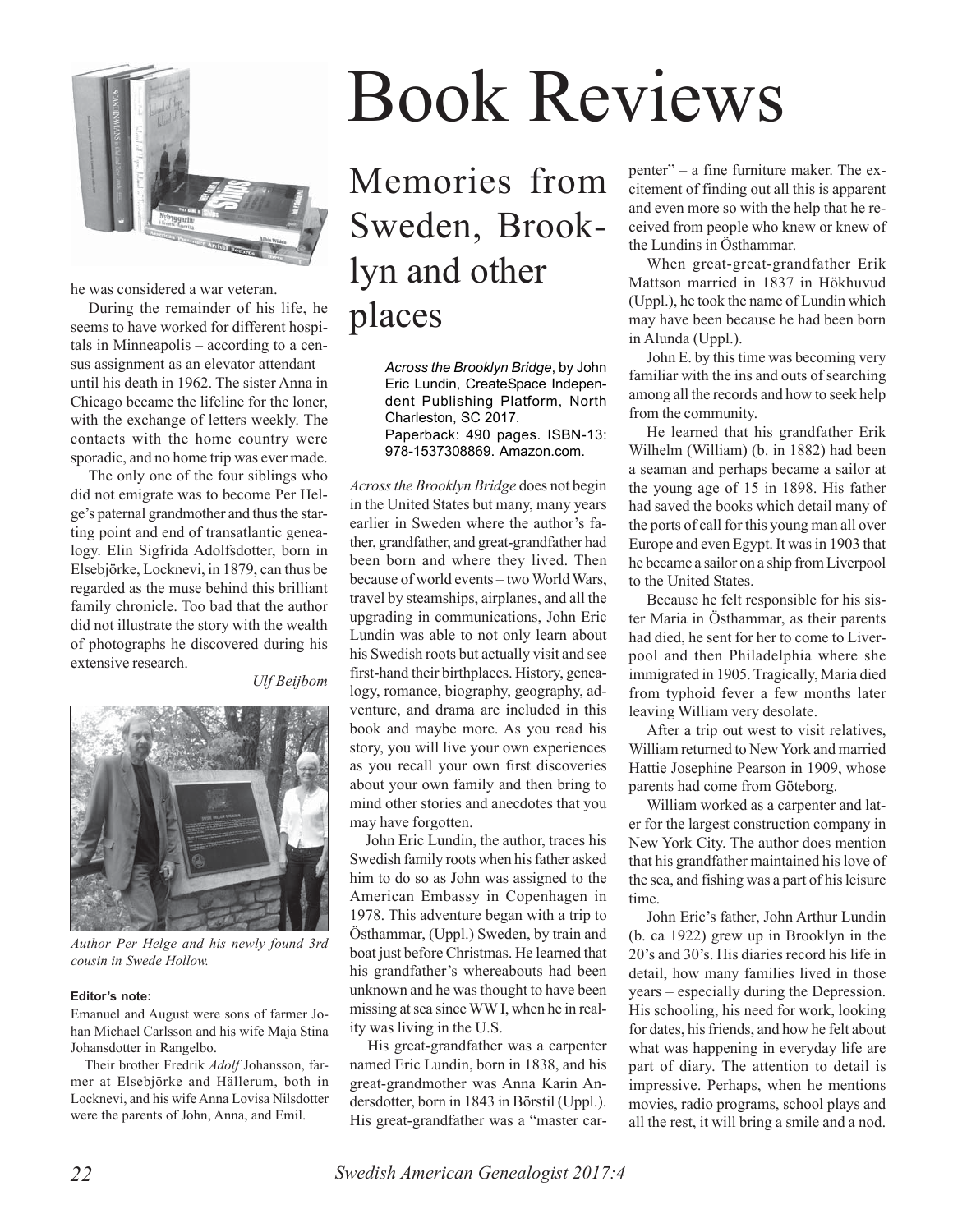

Most interesting is how John A. was able to get into the Army. His eyesight was 20/ 20 only with glasses and he was told not to "waste your time and ours" when trying to enlist in the Army. But because of his skill and aptitude in engineering (although he had not done well his first year in college), he applied to the Army Reserve Corps as a civilian. Eventually, he became an enlisted man and did his basic training at Fort Dix in New Jersey, his first post of many, in May of 1943.These excellent records of his earlier teen days and especially, his war years in the South Pacific and World War II are vividly portrayed. Also, the social mores of the times, prejudices, cultural differences, and customs are all a part of the adventure in his father's story.

Part Four titled *Going to War* gives a comprehensive picture of the South Pacific and the morale of his unit as the fighting was ongoing. He was stationed both on land and on sea – with the Navy, all the while with his duties in communications.



# Book Reviews

John did end up in the Philippines for some time and it was there that he met the love of his life. He was not permitted to marry Perpe by his commanding officer which caused both of them much anguish. As the war winds down and he is sent back to the States, he must leave her and their son in the Philippines. John's longing to bring them to the States reveal his character. John had persistence, determination, and doggedness to unite with his family. He accomplished this against great odds. In fact, uniting with them did not happen until July 1947.While waiting for his wife and son, he had a few tasks to complete. One was to inform his parents of his wife – she was not Swedish– then" complete his college education and jump the hurdles of bureaucracy to have them arrive in time with the proper papers. It did happen – just barely.

There is so much more that I did not touch upon that is important to the "story," particularly the conditions of the troops and the firsthand account of the war. In addition and on a lighter note, John gives an exact accounting of the cost of food, rent, movies, and his hourly wages. Going back and seeing how things were back then and what they are today is mind-boggling. A book well worth reading.

I might add that perhaps the author will write another book about his mother's background. John Eric Lundin is one of five siblings born to his parents but his mother was a widow with four children. These children decided to remain in the Philippines and not come to the States. *Alice Johnson*



# For next year!

*Jul: Swedish American Holiday Traditions*, by Patrice Johnson. Hardcover: 256 pages, publisher: Minnesota Historical Society Press (November 1, 2017). ISBN-13: 978-1681340432 Product Dimensions: 7 x 0.5 x 10 inches. Amazon.com

Christmas traditions, particularly those involving food, often honor our ancestors. Throughout the Midwest where Swedish immigrants settled, the dishes placed on the *julbord* (Christmas table) tell stories about who we are, where we come from, and where we are heading.

In exploring these holiday customs, Patrice Johnson begins with her own family's Christmas Eve gathering, which involves a combination of culinary traditions: allspice-scented meatballs, Norwegian *lefse* served Swedish style (warm with butter), and the American interloper, macaroni and cheese. Just as she tracks down the meanings behind why her family celebrates as it does, she reaches into the lives and histories of other Swedish-Americans with their own stories, their own versions of traditional recipes, their own joys of the season. The result is a fas-



*Swedish American Genealogist 2017:4 23*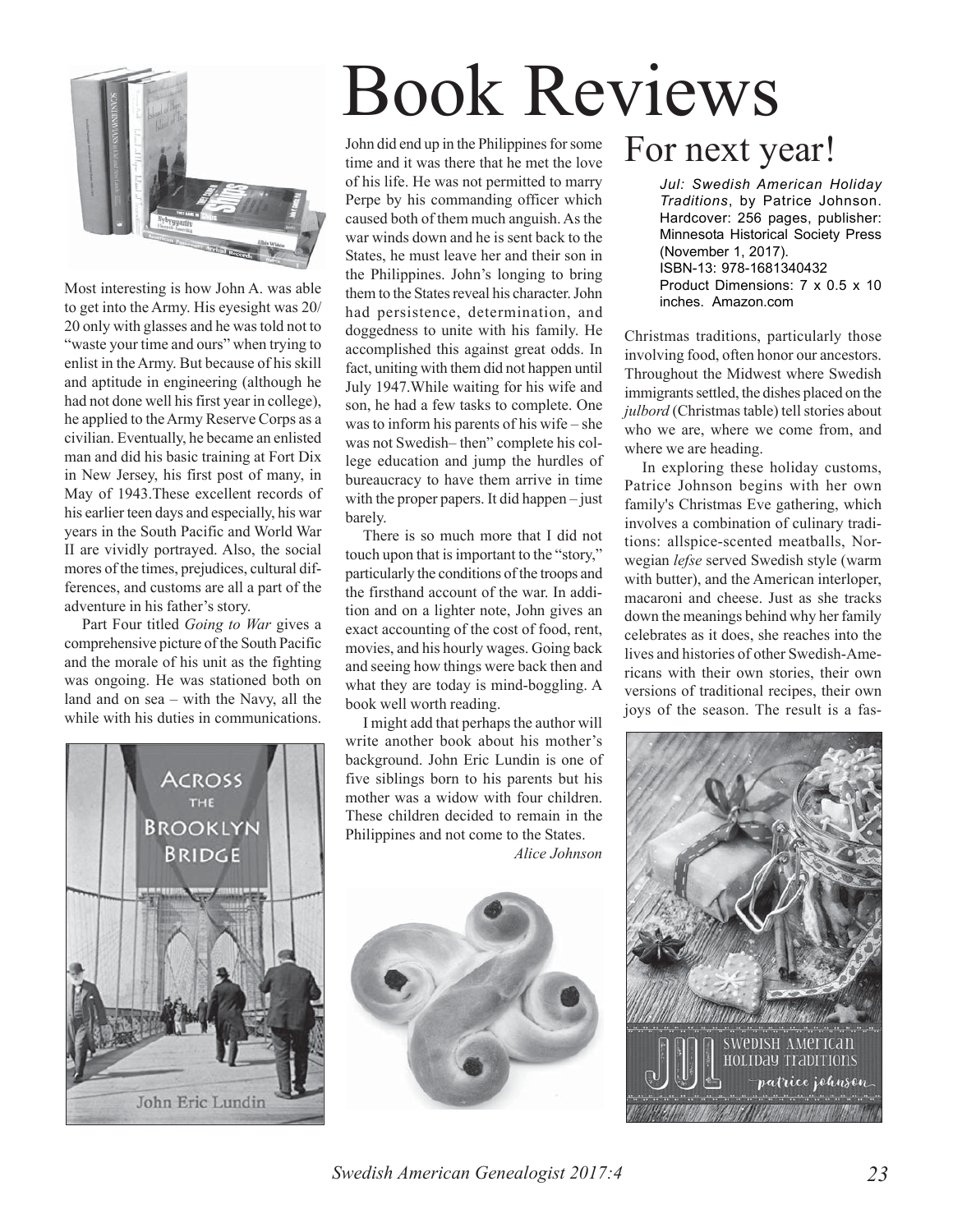

cinating exploration of the Swedish holiday calendar and its American translation.

Featured dishes include yellow pea soup (*ärtsoppa*) and Swedish pancakes (*svenska plättar*); assorted Swedish cookies like *pepparkakor*, rosettes (*struvor*), and meringues; meatballs with pickled cucumber (*ättiksgurka*); the *julhög*, (a breakfast pyramid of bread, cheese, fruit, and cookies); and so much more. Come, raise a glass of *punsch*, hear tell of holidays past, snack on cardamom bread, and celebrate *jul* the midwestern way.

*(Text borrowed from Amazon.com).*

# Book Reviews

*The Far Traveler: Voyages of a Viking Woman,* by Nancy Marie Brown. Softcover, 292 pages, 2008. Published by Harvest Book, Harcourt, Inc.

ISBN: 978-0-15-603397-8 (pbk.).

While searching the Scandinavian Room at a local Farmer's Market, I spied this book. Without really looking at it, I bought it thinking that it would be a biography of a long-ago Viking woman. It was, and it wasn't. Guidrid Thorbjarnardottir was an Icelandic woman from the  $11<sup>th</sup>$  century who appears in many of the Icelandic sagas including those about Eric the Red and Leif Ericsson. Ms. Brown used these sagas and others to create a fascinating look at life in the 11th century. The interesting twist to this book is that she gives you a few facts

A Viking Woman about Guidrid and then moves to the present day taking you to various archeological digs that pertain to the story being told.

> The book begins with the author looking over the remains of a longhouse excavation in Northern Iceland. She envisions this as Guidrid's final home even though there is no concrete evidence to prove this. In her imagination she sees Guidrid standing at the door of the sod home and looking over her land at Glaumbaer and dreaming of new adventures to come for her. This home in the north of Iceland was the only home that Guidrid truly owned according to the sagas.

> It was while working at the dig in Glaumbaer that Ms. Brown learned to comb, spin, and weave sheep's wool in much the same fashion that Guidrid would have done. She describes it in great detail including the use of reconstructed whorls or spindles that were copies of those found in Hedeby, Denmark. This process is central to Guidrid's story as all Viking women

> > Try our new image viewer!

## Add to your family history!

Learn what Sweden and America were like when your ancestors immigrated.

## Join the Swedish-American

**Historical Society** 

Four issues a year of the Swedish-American Historical Quarterly, plus dividend books.

The Society's latest book is Conrad Bergendoff's Faith and Work: A Swedish-American Lutheran, 1895-1997, by Thomas Tredway.

> For more information, write: Swedish-American Historical Society 3225 W. Foster, Box 48 Chicago, IL 60625

or see www.swedishamericanhist.org

Mention the Swedish American Genealogist when you join or order books.



# The link to your history

### **Digital Research Room**

More than 148 million digitized pages of Swedish historical documents and over 27 million searchable database records.

- Swedish Church Books
- Census
- Military records
- Estate inventories and much more.

Visit https://sok.riksarkivet.se/svar

### Shop online, CDs and DVDs

- Swedish Census 1880, 1890, 1900, 1910 and 1990
- $-$  Swedish Death Index 1901-2013

Visit http://webbutik.riksarkivet.se/en



*24 Swedish American Genealogist 2017:4*